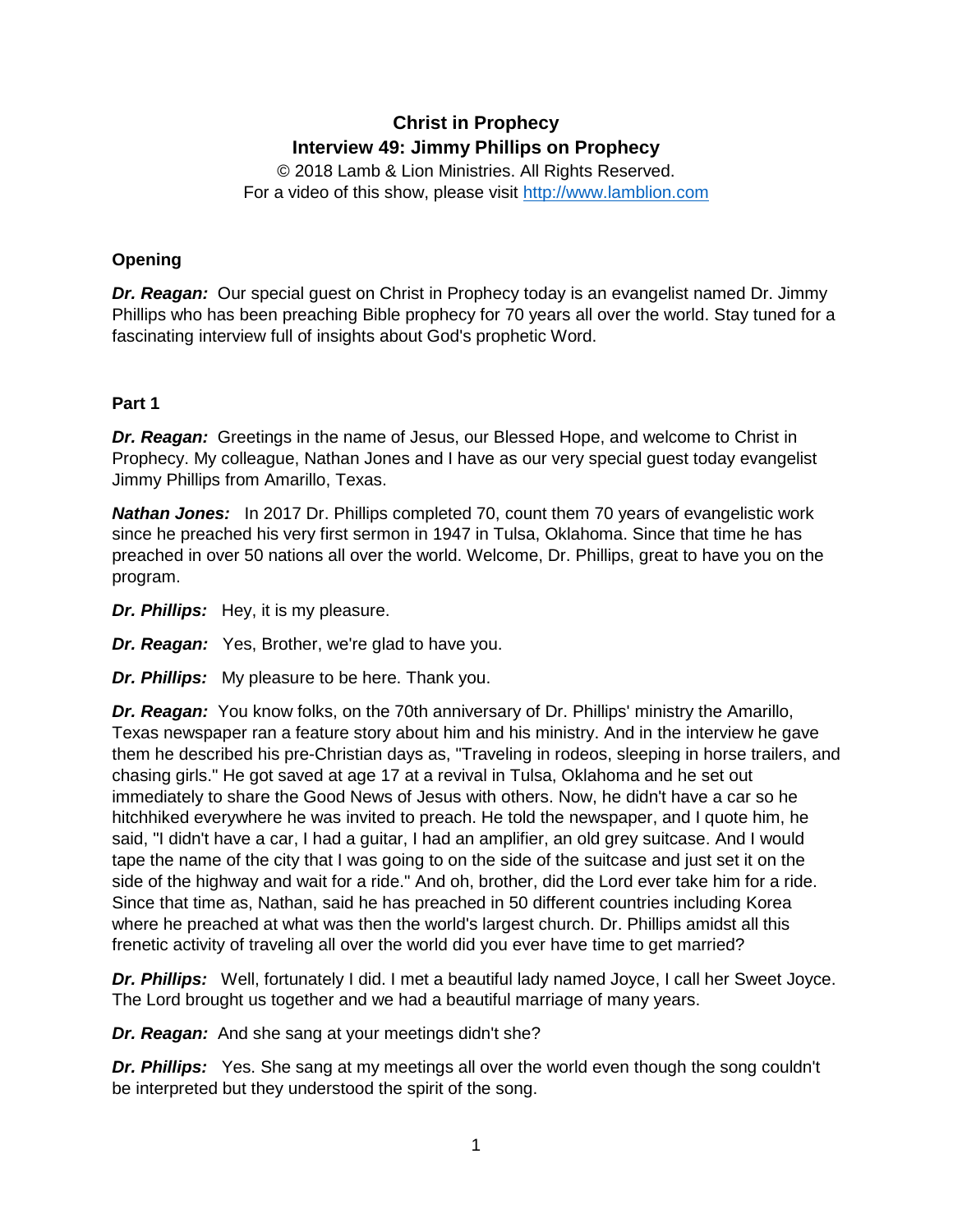*Dr. Reagan:* Yes. And she went home to the Lord recently?

*Dr. Phillips:* She went with the Lord, she went to Heaven three years ago.

#### *Dr. Reagan:* Ok.

*Dr. Phillips:* And I miss her very much. But she traveled with me many places in the world.

*Nathan Jones:* Well, tell us about how you ended up preaching at the largest church in the world? I love that story you told it earlier, and I am sure they'd love to hear it as well.

*Dr. Phillips:* Well, it is incredible. I'm not given to visions or dreams, Nathan. I'm not trying to be sensational but I did have a dream early one morning about 4:00, 4:30 in the morning that I was in a hotel coffee shop and Dr. Paul Yungi Cho the pastor of the largest church in the entire world, of any denomination he came into that coffee shop. I went over and sat down beside him, and had a cup of coffee with him, and he invited me to his church. Now, Sweet Joyce and I talked about that. We were drinking coffee about 7 o'clock in the morning we laughed about it. He has 10,000 associate pastors.

#### *Nathan Jones:* 10,000?

*Dr. Phillips:* And many of them have never preached once at his church in a lifetime. And so we thought it was--I thought it was a joke, but that dream kept coming back to me, the sensation of it during the daytime. And lo and behold one week later I was sitting in a hotel coffee shop in Sacramento, California. I gave thanks for my food. I looked up and the same man that was in my dream walked through those glass doors.

*Nathan Jones:* Wow! Dr. Cho, huh?

*Dr. Reagan:* In Sacramento, California.

**Dr. Phillips:** I thought I was hallucinating with all this travel. The same man! And when he came in it was crowded but there were about 10 empty chairs, they seated him over there. So, I kept looking at him. And I thought, well, you know that is the same man that was in my dream. So being the shy person that I am I stood up and went over to his table to introduce myself to him. I said, "Is your name Cho?" He stood up and said, "Yes, I'm Paul Yungi Cho, pastor of Central Full Gospel Church in Seoul, Korea."

*Nathan Jones:* That's a million member church now?

*Dr. Phillips:* They had 750,000 members at that time.

*Nathan Jones:* That's huge.

*Dr. Phillips:* Today they have 1 million members. Not a denomination. Not a group of churches. One church. By far the largest church in the world.

*Nathan Jones:* And you got to talk to him.

*Dr. Phillips:* I got to talk to him. He asked me to sit down and drink some coffee just like in the dream. So his body guards started coming in that is why there were vacant chairs. You see he could influence the national election with the members that he has and subservient as the oriental people are. So, he--I didn't want to pressure him along so I just reached into my pocket, handed him a business card. And before Christmas of that year, that was in October, before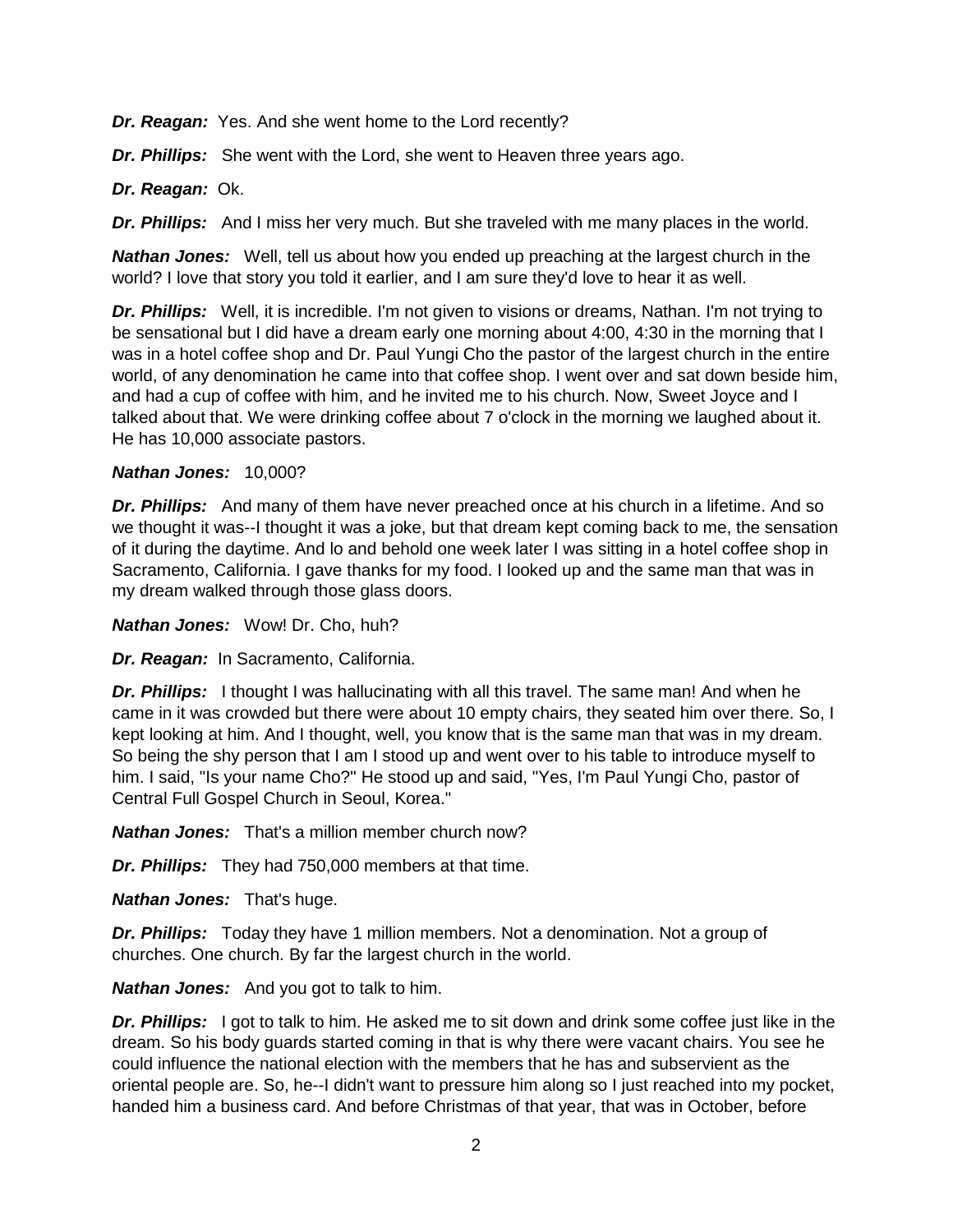Christmas that year I received a letter from him inviting me to come preach in his church. The next October Sweet Joyce and I were on that platform. Dr. Lee who is now the senior pastor of the church interpreted for me, and he was Billy Graham's official interpreter. He interpreted for me, and Sweet Joyce sat in Dr. Cho's chair on the pulpit.

*Nathan Jones:* How many sermons did you have to give? How many services?

**Dr. Phillips:** I just preached that one for five services that day.

*Nathan Jones:* And how many people per service?

*Dr. Phillips:* I preached to 50,000 live bodies.

*Nathan Jones:* Wow! 50,000.

*Dr. Phillips:* 50,000 and somebody took a picture of people that were outside, and there were 20,000 people trying to get in while I was preaching.

*Nathan Jones:* Well, praise the Lord. Praise the Lord. Now, how did you get into Bible prophecy? Because you have been a Bible prophecy ministry for 70 years, is that always been the case? What got you excited about it?

*Dr. Phillips:* You know, Nathan, I have always preached some Bible prophecy. But for the last 40 years I have concentrated on eschatology which is a full-time thing with me I study it every day in Bible prophecy, and I'm preaching Bible prophecy every week. So, it is exciting thinking that we are living in the season of the Rapture of the Church, and the Second Coming of Christ which are two different things. And it is exciting to know that, and we need to reach this world while we can because the Rapture of the Church is imminent.

*Dr. Reagan:* So, are you saying to me that at age 87 you are still going strong teaching and preaching Bible prophecy?

*Dr. Phillips:* I'm going strong. Very strong.

*Dr. Reagan:* And my understanding is that you have a meeting once a month at a hotel in Amarillo where you teach Bible prophecy and you have people from all kinds of churches there. And then you also teach at your own church on Sunday mornings, the church that you attend, right?

*Dr. Phillips:* That is correct Dr. Reagan. I have this Bible prophecy seminar the first Monday of every month at a hotel ballroom. And then I'm teaching a class on Bible prophecy.

*Dr. Reagan:* Well, let me ask you this: You've been teaching Bible prophecy for 70 years and I imagine you've been saying for 70 years the Lord is coming soon. What do you say to a person who comes up to you and says, "Now, look, Dr. Phillips, you've been preaching for 70 years Jesus is about to return, and He hasn't returned. So, what's the deal?"

*Dr. Phillips:* Yeah, what's the deal? Well, the deal is I preach it first of all because the Bible teaches it.

*Nathan Jones:* Amen.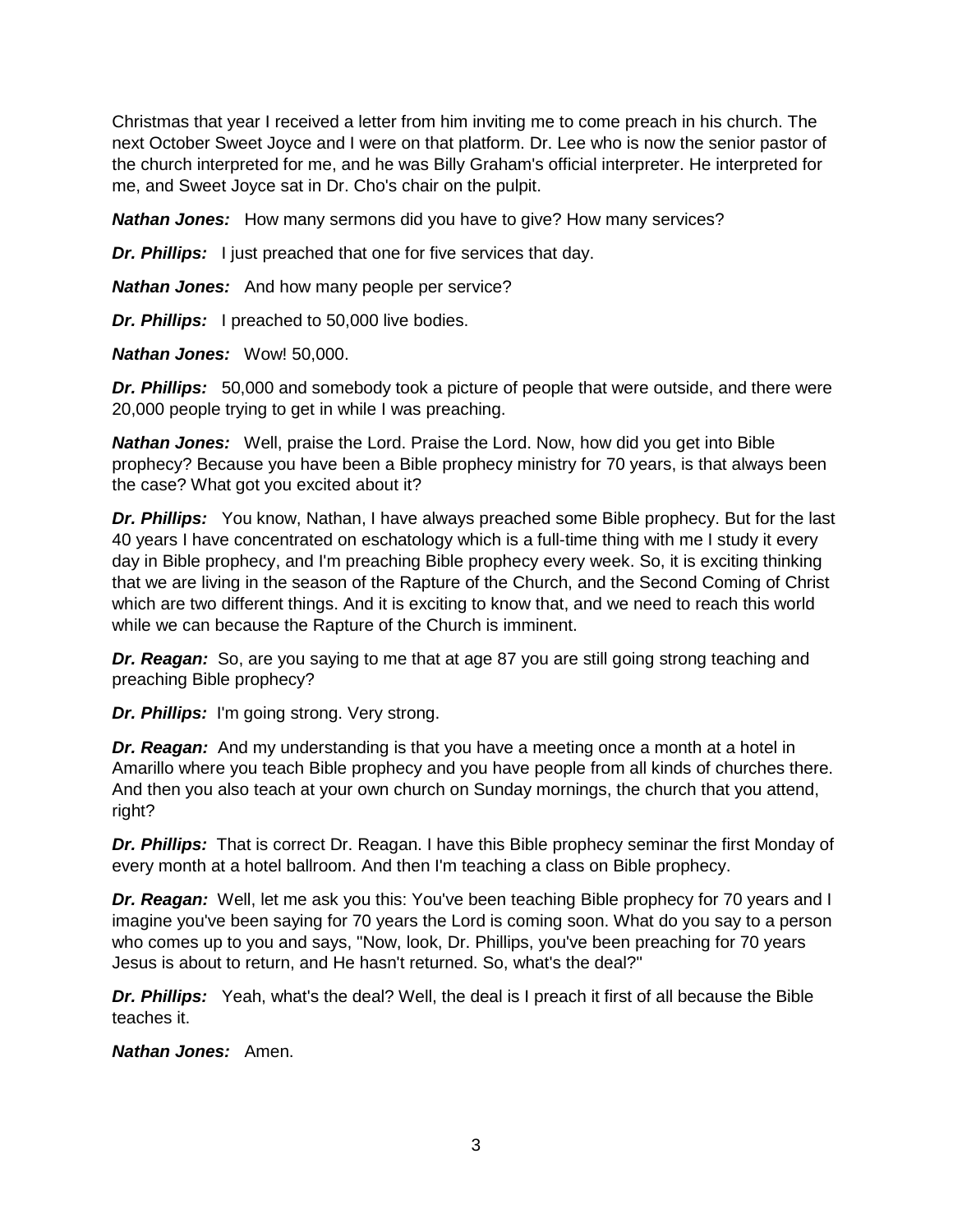*Dr. Phillips:* And the Bible is inerrant. The Bible is without mistakes. And the holy men of God spake as they were moved by the Spirit. So, I preach it because the Bible teaches it. But also the convergence of the signs that we have today point to the Rapture of the Church.

#### *Nathan Jones:* Yes.

*Dr. Phillips:* And by the way I might mention there is a big misunderstanding, there is nothing in the Bible about the signs for the Rapture, but there are many signs for the Second Coming of Jesus which is the revelation seven years after the Rapture. And but we are seeing birth pains, and we are seeing a prelude of all that in the signs of the Second Coming of Jesus.

*Nathan Jones:* That makes you want to proclaim it to everybody, huh?

*Dr. Phillips:* That's right.

*Nathan Jones:* Just like us.

*Dr. Phillips:* And that makes me a Pre-Tribulationist.

#### *Nathan Jones:* Yes.

*Dr. Reagan:* Why do you believe there are so many different views of end time Bible prophecy?

*Dr. Phillips:* I think there are a lot of views of end time Bible prophecy because 10,220 chapters in the Bible were prophetic at the time they were written. And many people don't really study Bible prophecy. That is why a lot of preachers never preach on Bible prophecy, it takes a lot of work. It is hard work.

*Nathan Jones:* It does. You have to study.

*Dr. Phillips:* And but 28% of the entire Bible was prophetic at the time that it was written.

*Dr. Reagan:* Well, you made a good point there Dr. Phillips, quite often preachers will say to me, "I'm not Pre-Millennial. I'm not Post-Millennial. I am Pan-Millennial, I just believe it will all work out in the end." Now, to me what that person is saying to me is I'm too lazy to study it.

*Dr. Phillips:* Absolutely. That's what its saying.

*Dr. Reagan:* Because it does take some study.

*Dr. Phillips:* It takes work, it takes study. I study an hour or so a day.

*Dr. Reagan:* I think the reason there are so many different views is because of the tendency of people to spiritualize prophecy, and say "Well, it doesn't really mean what it says, now let me tell you what it means." And then they start spiritualizing it. I think another reason that there are so many different views is I grew up in a church that never studied the Old Testament. How can you understand New Testament prophecy if you don't know Old Testament prophecy?

*Dr. Phillips:* That's right.

*Dr. Reagan:* I mean Daniel and Revelation fit together like a hand in glove.

*Dr. Phillips:* Absolutely. Absolutely. Well you know the book of Revelation is not a long book, 22 chapters, 404 verses, but it has some apocalyptic chapters and some parenthetical chapters.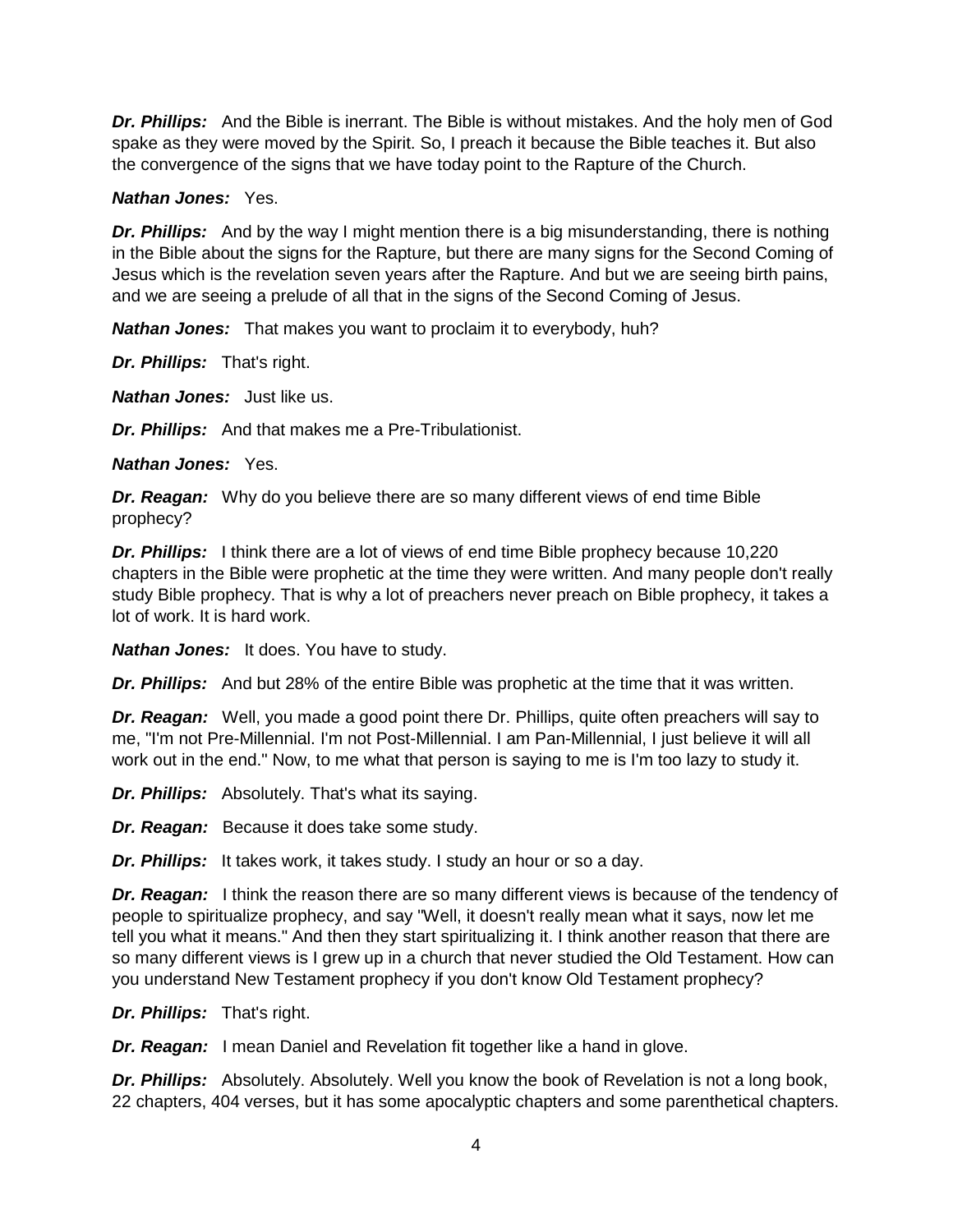And if people would study that with the idea that it's coming to pass then their eyes would be opened to Bible prophecy.

*Dr. Reagan:* Well, if you are working with a new person let's say that is just studying, beginning to study Bible prophecy for the first time ever, what key would you give them to understanding Bible prophecy? What advice would give them about understanding God's prophetic Word?

**Dr. Phillips:** I think they need to read the Bible and do three things: see who's talking, see what they're talking about, and see who they are talking to.

## *Dr. Reagan:* Ok.

*Dr. Phillips:* And that will help you get a proper exegesis of that verse of scripture. But a lot of people don't do that they just read the Bible like they read the newspaper and they don't really get a spiritual perception of the Word of God.

*Nathan Jones:* Now over the 70 years that you've been preaching how has that message been received? I mean do you see a change in people's attitudes towards the study of Bible prophecy?

*Dr. Phillips:* I think people are more hungry today, Nathan, about Bible prophecy than they ever been.

*Nathan Jones:* But there is a famine of the teaching then?

*Dr. Phillips:* That's right. And I see people, I get stopped in the grocery store, the bank, the post office, people I don't even know ask me what in the world is going on? The news is full of Bible prophecy even though people don't recognize it as Bible prophecy.

**Nathan Jones:** Well why are pastors ignoring it when people really want to know what it says?

*Dr. Phillips:* I don't understand. I don't understand except I hate to use this word but I think there's a lot of lazy preachers and they're not studying Bible prophecy. Twenty-eight percent of the entire Bible was prophetic at the time.

*Dr. Reagan:* But many of them say to me, well it is too controversial, I'm afraid I'll just get people fighting among each other in the congregation so I'm just going to ignore it.

*Dr. Phillips:* Yeah. Well, they do. And they ignore it. And unfortunately 60% of the churches today are on the decline in America because the Word of God is not being preached. At some of the churches they just get a book review or something to feel good.

# **Part 2**

*Nathan Jones:* Welcome back to Christ in Prophecy and our interview with Evangelist Jimmy Phillips who's been preaching for 70 years. I love to say that 70 years.

*Dr. Phillips:* Yeah, thank you.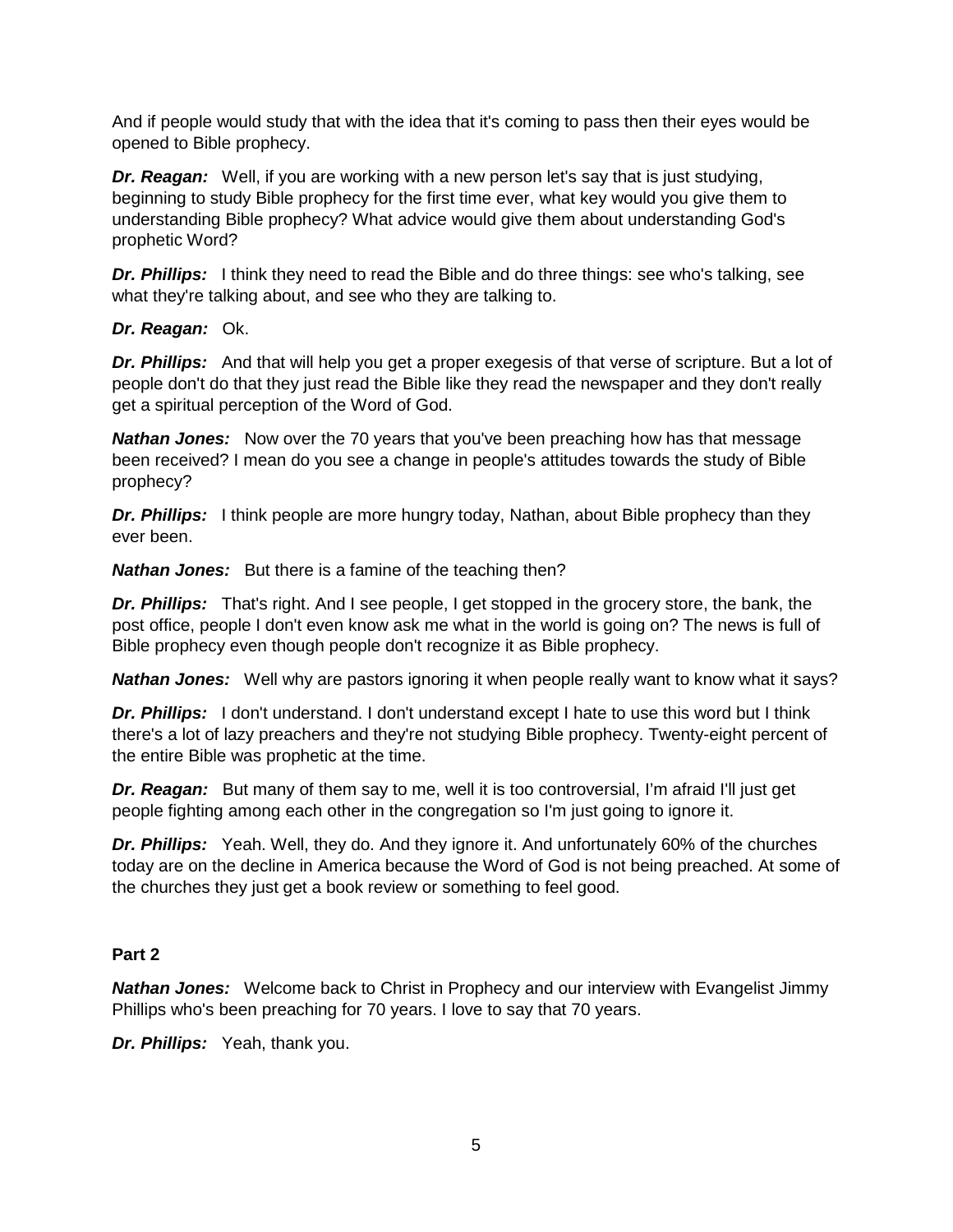*Nathan Jones:* That is amazing. Over those 70 years you've been preaching that the Lord is coming back soon. Do you believe now more than ever that we are living in the season of the Lord's return, and if so why?

*Dr. Phillips:* I believe it more than ever, we are living in the season of the Lord's return because convergence of the signs of the times.

*Nathan Jones:* Convergence meaning?

*Dr. Reagan:* They're all coming together.

*Dr. Phillips:* Meaning they're all coming together.

*Nathan Jones:* And when we say signs of the time we are talking about signs of nature, signs of society, signs of weather, signs of politics, that what the Bible prophesied happen in the end times are all happening now.

*Dr. Phillips:* Absolutely.

*Nathan Jones:* Okay, okay.

*Dr. Phillips:* You know the signs that Jesus gave in Luke 21, and Matthew chapter 24 are being fulfilled right now, converging. I've never in my lifetime seen all the signs come together like they're coming together today. So, that to me tells me that the Rapture of the Church is imminent. People need to understand there's a difference between the Rapture of the Church and the Second Coming of Jesus, they are seven years apart. So, the Rapture of the Church is what is imminent today, and but the signs of the Second Coming of Christ are converging together more than ever before and that motivates us.

## *Nathan Jones:* Yes.

**Dr. Reagan:** Well, Brother, I notice that you have a pin on similar to the one that we have on which is showing the flag of the United States and the flag of Israel, so I would assume by that that you must feel that the signs of Israel are very important.

*Dr. Phillips:* I feel like the sign of Israel when David Ben-Gurion went to that art museum, 400 reporters there on May 14th, 1948 when he read the speech of 997 words, that took him precisely 17 minutes and declared Israel a nation, that is the greatest sign in my opinion of all the signs that we are living in the end times.

*Dr. Reagan:* Yeah, it is sort of the cornerstone of end time Bible prophecy because end time Bible prophecy focuses on the nation of Israel.

*Dr. Phillips:* Yes, absolutely.

*Dr. Reagan:* Because what is going to happen is that God is going to pick up where He left off in that 70 weeks of years of Daniel and finish all the things that He intended to do among the Jewish people including bringing a great remnant to salvation.

*Dr. Phillips:* Absolutely. Amen.

*Dr. Reagan:* Amen, Brother. Ok, well let me ask you this, this gets a little theological many people believe that the Pre-Millennial viewpoint is the predominant view in the Church today and it is not at all. The predominant view in the Church today among most denominations and the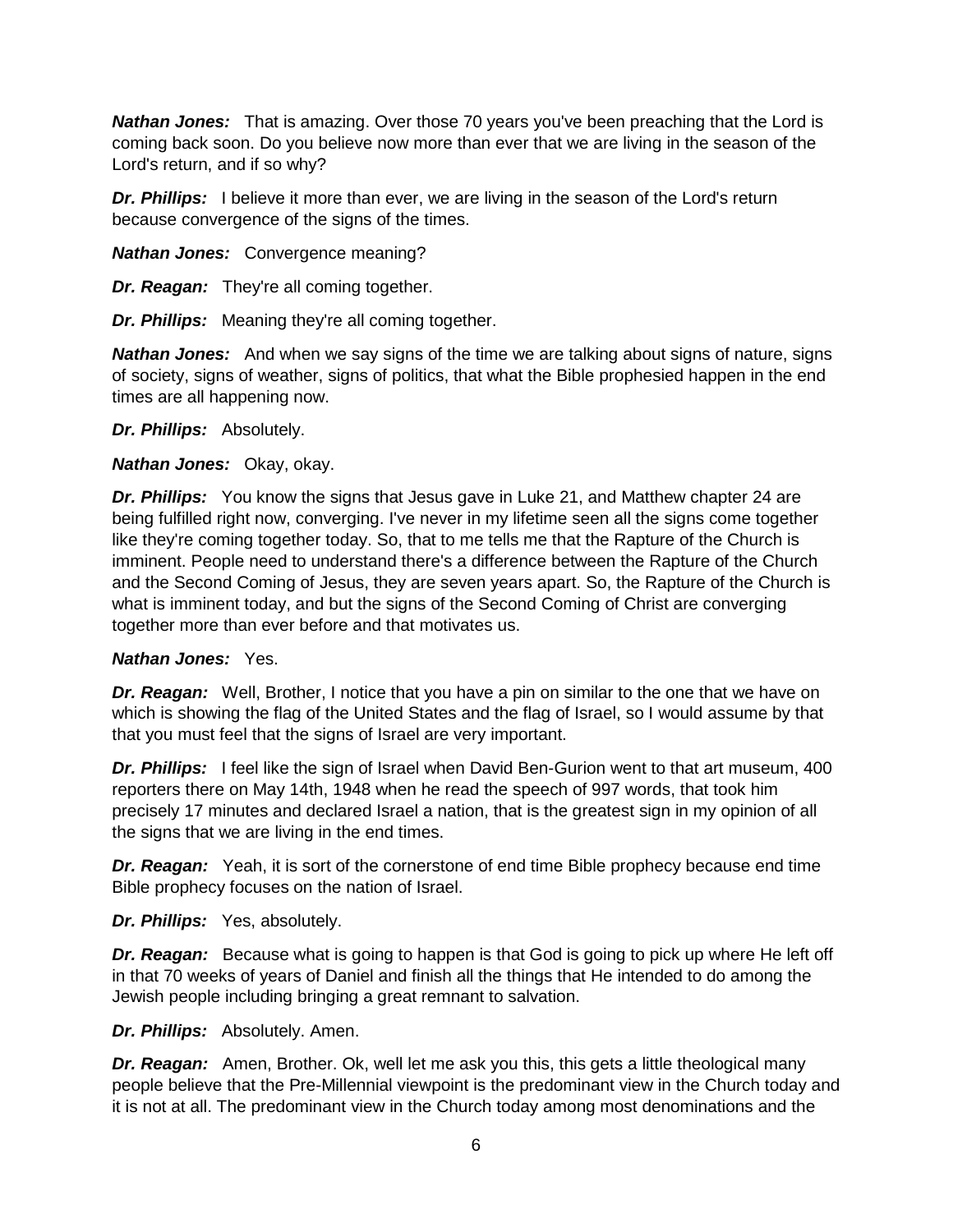Catholic Church and that is the vast majority of all Christians is Amillennial; it's the teaching that we are living in the Millennium right now, and that there is not going to be any future reign of Jesus here on this earth. That He is reigning right now from Heaven, and one day He'll just come and take us and that will be it. How do you respond to someone who believes in that?

*Dr. Phillips:* Well, I respond to them that if we were living in the Millennium then the earth would be different than it is now. The Bible says it would be like the days of Eden. The animals wouldn't be wild. The children would put their hands in a rattlesnake hole and not be hurt. A man that dies at 100 years old would be considered a child. So, we are not living in the Millennium.

*Dr. Reagan:* Well, you just don't understand all of those things need to be interpreted spiritually, you see, they don't really mean what they say.

*Dr. Phillips:* Well, they mean what they say.

*Nathan Jones:* They just do, yeah.

*Dr. Reagan:* All the First Coming prophecies meant what they said; so why shouldn't the Second Coming prophecies mean what they say?

*Dr. Phillips:* That's right. And it's my understanding also Amillennialism, not that we're only living in the Millennium today, some that teach Amillennialism believe that there will never be a Millennial reign.

*Dr. Reagan:* Yeah, that's right.

*Nathan Jones:* Yeah, A- no Millennium.

*Dr. Phillips:* But the word A- the letter A- in Amillennialism--

**Dr. Reagan:** Not a literal 1,000 year reign that's right. Well, you know we have a friend who is a Bible prophecy teacher, you probably know him Arnold Fruchtenbaum.

*Dr. Phillips:* Yes.

*Dr. Reagan:* And Arnold says if we're living the Millennium now we are living in the slum area.

*Nathan Jones:* Because even Satan is supposed to be bound during the 1,000 years.

*Dr. Phillips:* One-thousand years. He's not bound, is he?

*Nathan Jones:* No he's pretty active.

*Dr. Reagan:* If he is he's on a very long chain.

*Nathan Jones:* Now a few times you have been saying the Rapture happens before the Tribulation. You support then the Pre-Tribulational Rapture view, right?

*Dr. Phillips:* I support it and I can give you many reasons.

*Nathan Jones:* Yeah, tell me why you believe it.

*Dr. Reagan:* Give us some reasons.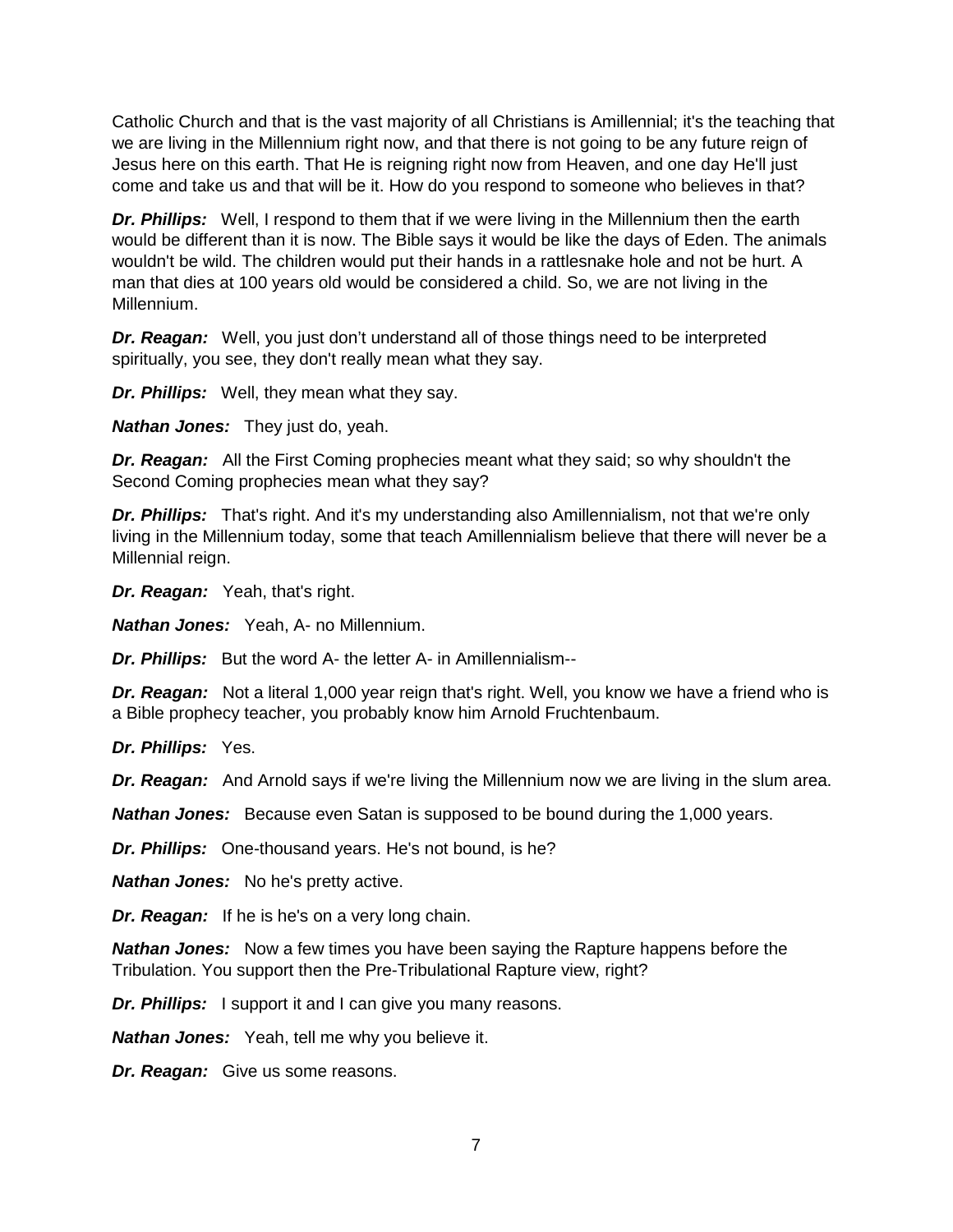*Dr. Phillips:* Let me give you one; one reason is in the fourth chapter of the book of Revelation is the Rapture of the Church. John says "Come up hither." Which the Greek word means snatch, up hither, he went to Heaven. That is the fourth chapter of the book of Revelation, there are 22 chapters in the book of Revelation the Church is not mentioned again. The Church is gone.

*Nathan Jones:* Yeah, not until the end, right?

**Dr. Reagan:** It's really mentioned in the first three chapters though; it focuses on the Church.

*Dr. Phillips:* Nineteen times in the first three chapters the word church is used.

*Dr. Reagan:* And suddenly bang.

**Dr. Phillips:** Then it is not used again the entire book of Revelation except for the Bride of Christ coming back.

*Nathan Jones:* The Tribulation--

*Dr. Phillips:* So that is a strong reason why I'm a Pre-Millennialist. And another thing if I wasn't a Pre-Millennialist, I was going to go thru the Tribulation period, then I'm going to miss the Bema Seat Judgment. I'm going to miss the crowns. I'm going to miss the Bride of Christ. I'm going to miss the Marriage Supper of the Lamb. I'm going to miss the marriage. And I'm going to miss coming back with Jesus. The Post-Millennial I call them the yo-yo theory, they go up and turn around, and come right back down.

*Nathan Jones:* Post-Tribulation, yeah, raptured up, raptured back when Jesus comes back.

*Dr. Phillips:* So common sense tells you that we should be Pre-Millennial.

*Dr. Reagan:* And you know another thing that is always impressed me is the fact that if you read about the Rapture in 1 Thessalonians, and you read about the Second Coming in Revelation 19 those two events are just as different as night and day.

*Dr. Phillips:* Absolutely.

*Dr. Reagan:* There is nothing in common except Jesus, that's it. But in one He comes for the Church, the other He returns with the Church.

*Dr. Phillips:* With the Church.

*Dr. Reagan:* One He comes as a deliverer, the other He comes as a warrior. It's just so different.

*Dr. Phillips:* And one He comes in the cloud, and doesn't touch the earth, the next time He comes--

*Dr. Reagan:* He comes to the earth.

*Dr. Phillips:* --He comes to the earth on the Mount of Olives and it cleaves from the east to the west.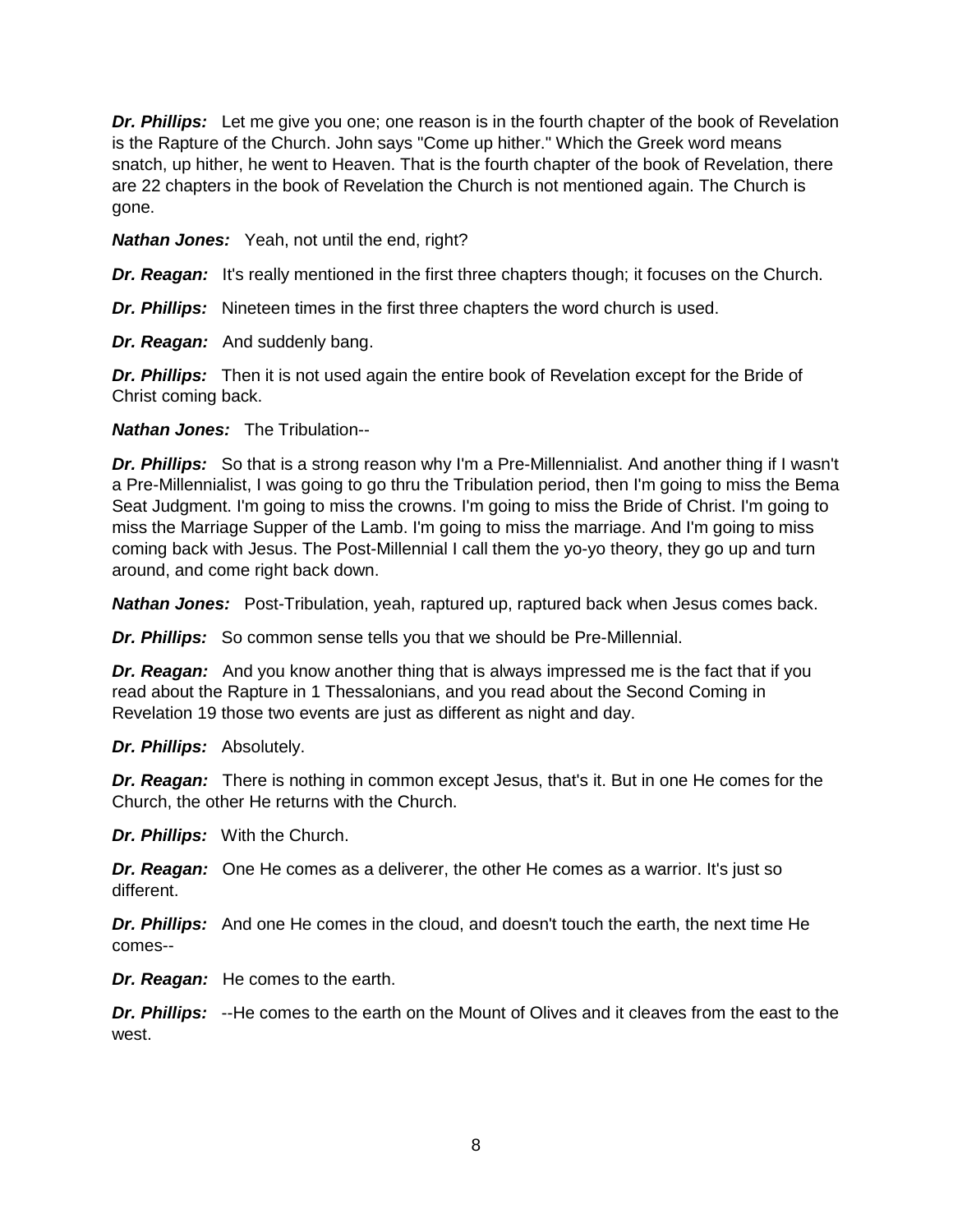*Dr. Reagan:* So, basically when we talk about the Second Coming we're saying that the Second Coming occurs in two stages; first stage is Jesus appearing for His Church, and then He comes back with His Church.

*Dr. Phillips:* I call it R&R.

*Dr. Reagan:* R&R.

*Dr. Phillips:* Rapture. Revelation.

*Dr. Reagan:* Ok. Ok. Well, you know there are some people who say that the book of Revelation is like a Chinese puzzle that no one can understand. What do you have to say about that?

**Dr. Phillips:** Well, I say this: you need to read the book of Revelation. There are three divisions. God told John in 95 AD to talk about three things: that what was in the past, that's in the present, and the what is in the future.

*Dr. Reagan:* That is all in chapter one where it says that.

*Dr. Phillips:* All in chapter one.

*Dr. Reagan:* There is your index for the whole book.

*Dr. Phillips:* The whole book. Alright, he spent two chapters--he spent some time talking about what was in the past. He spent some time talking about what is now, or in his day. And then 19 chapters about what is in the future. So, we are living in those 19 chapters of what is in the future. And so, we need to interpret it. Now the book of Revelation primarily is in chronological order, but not all of it.

*Dr. Reagan:* That's right.

*Dr. Phillips:* Not all of it. And another thing there are some parenthetical chapters in the book of Revelation, parenthetical passages.

*Nathan Jones:* Meaning?

*Dr. Phillips:* There are apocalyptic utterances in the book of Revelation.

*Nathan Jones:* And when you say parenthetical you mean it is taking a break?

*Dr. Phillips:* Taking a break. Parenthesis, yes.

*Nathan Jones:* Okay, yeah.

*Dr. Reagan:* Yeah, the action builds up and then there is a parenthesis where the reader is assured everything is going to turn out alright, and then it starts the action again.

**Dr. Phillips:** Well as an example. The six seals that are opened, the seven seals are going to be opened in the sixth chapter of Revelation it deals with only six of the seals. Then the seventh chapter of Revelation doesn't mention them at all, there is a parenthetical chapter, but the eighth chapter deals with the seventh seals.

*Dr. Reagan:* I find many Christian say that they are just scared of the book of Revelation. They say it is scary, and they don't want to read it. Why should a person read the book of Revelation?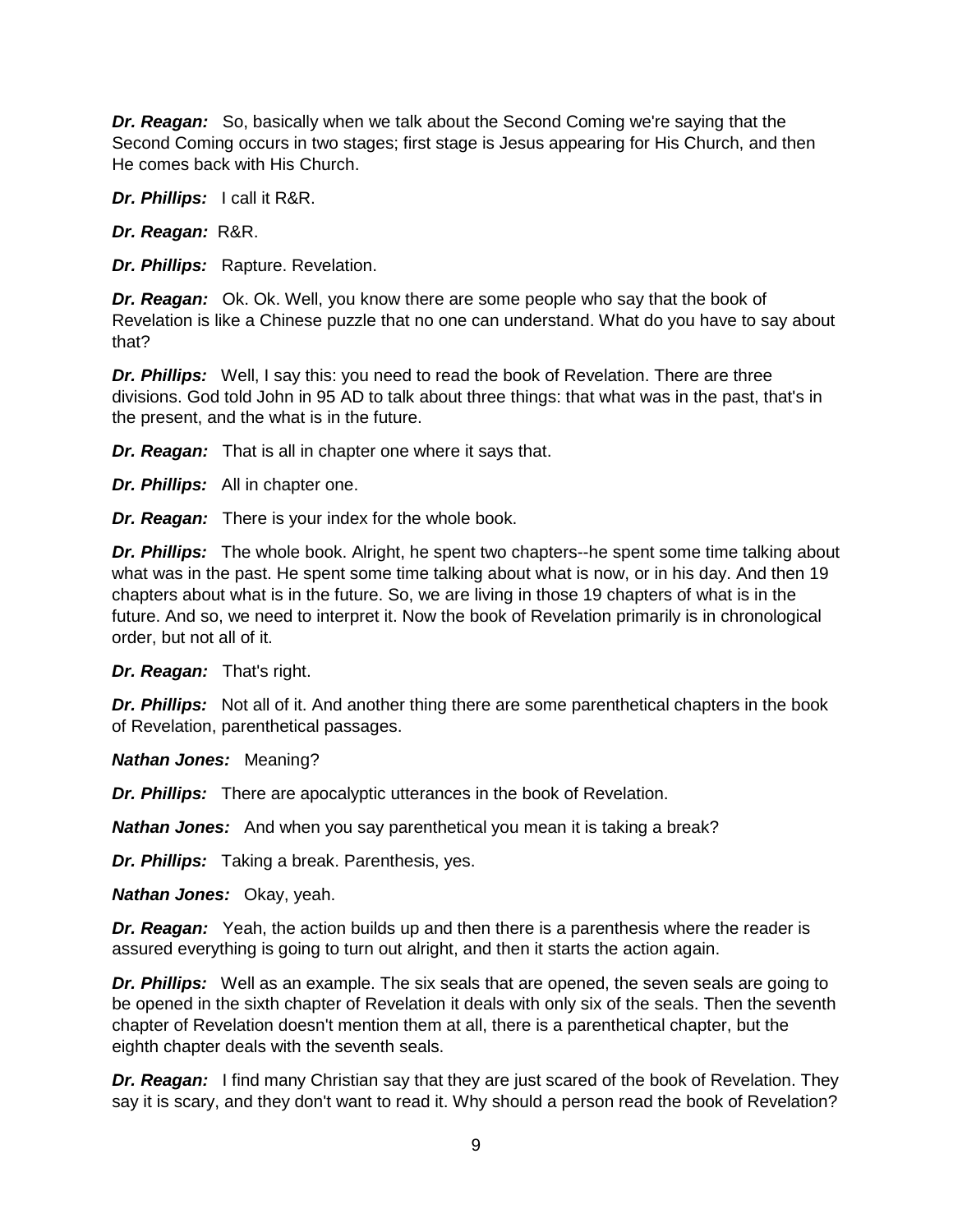*Dr. Phillips:* Well, the book of Revelation sheds light on everything in our day. We shouldn't be scared of the book of Revelation. The Bible calls it a revelation which comes from a word uncovering, revealing of comes from that Greek word means, to take the lid off is what it really means. So, we shouldn't be afraid of it. We should get into it more than ever before.

**Dr. Reagan:** Right. You know there is a lot of bad news in the book of Revelation, but that bad news is for people who have rejected Jesus Christ. There is only good news for those of us who have received Him. In fact I would say the overall message of the book of Revelation is we win in the end.

*Dr. Phillips:* That's right. We read the last chapter, praise God!

*Nathan Jones:* And when you read that you're blessed, Revelation 1:3 says, "Blessed is he who reads, and those who hear the words of this prophecy and keeps those things which are written in for the time is near."

*Dr. Reagan:* Yes, only book that does that.

*Nathan Jones:* We are promised a blessing when we read Revelation.

*Dr. Phillips:* Absolutely. That is the only book in the Bible that promises a special blessing for those who read.

*Dr. Reagan:* Well, I used to read that and I would pause right there and pray, "Lord, as I read this book I claim this promise. Help me to understand it better this time than I've ever understood it before."

*Dr. Phillips:* Amen.

*Dr. Reagan:* And every time I would understand more than I understood before.

*Dr. Phillips:* Amen.

*Dr. Reagan:* God wants us to understand the book of Revelation.

*Dr. Phillips:* Absolutely.

*Dr. Reagan:* He wants to communicate with us.

*Dr. Phillips:* Well, you know in the 14th chapter of John the Bible says that the Holy Spirit knows all things--three things, the Holy Spirit knows all things, the Holy Spirit will teach you all things, and the Holy Spirit will bring to your remembrance all things. All the lesson the 14th chapter of John, in addition to the Rapture of the Church.

## *Dr. Reagan:* Yes.

**Dr. Phillips:** So, we need to read it, and we need to pray that the Holy Spirit will open up our understanding. And the anointing of the Holy Spirit comes upon us as we read the book of Revelation, and it will be revealed to us.

*Dr. Reagan:* Do you have a favorite verse?

*Dr. Phillips:* Yes, I do.

*Dr. Reagan:* And if so why? Tell us what it is, and if so.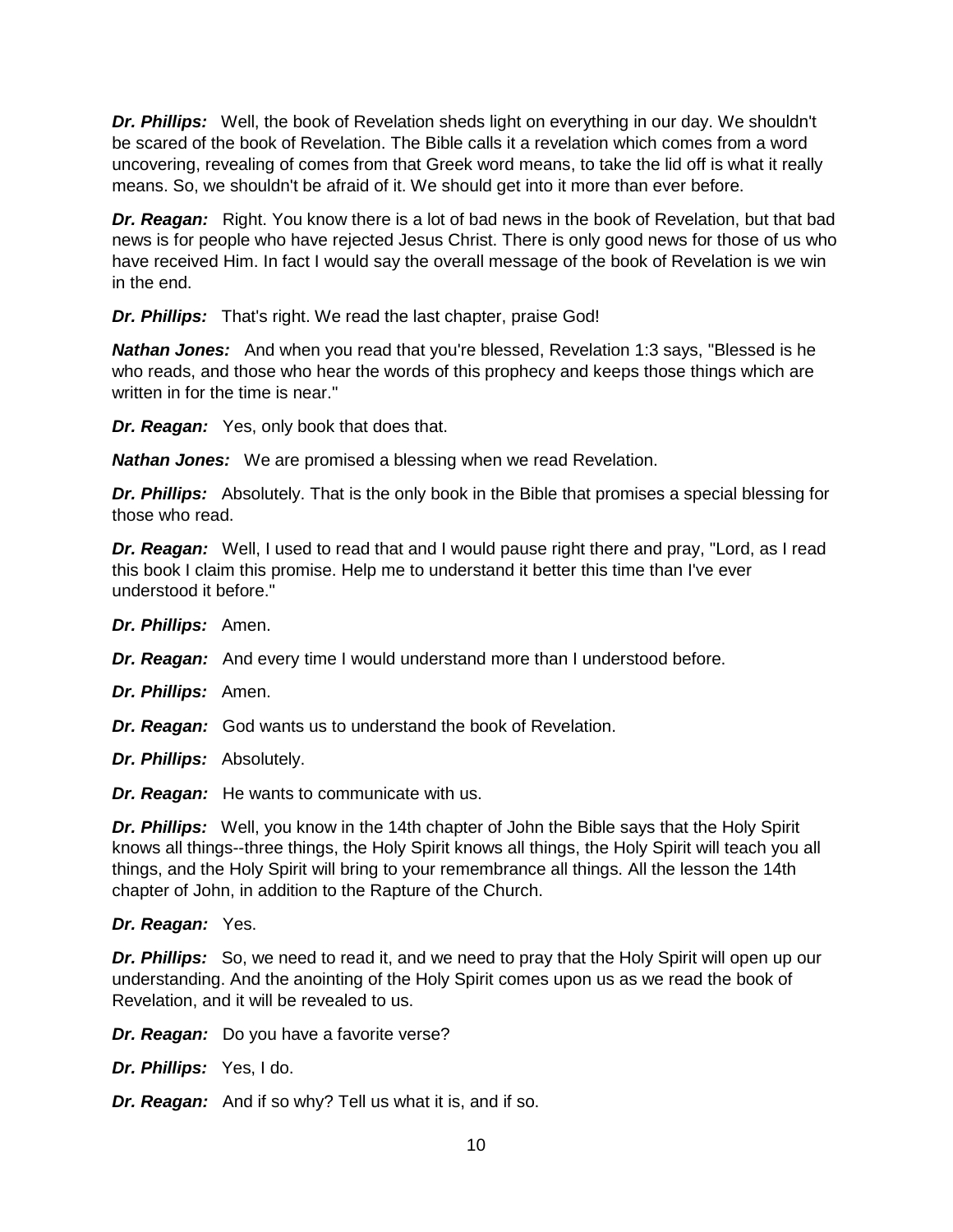*Dr. Phillips:* It would be in the second chapter of the book of Ephesians, "For by grace are you saved through faith; and that not of yourself, it is the gift of God; not of works lest any man should boast. For we are His workmanship created in Christ Jesus unto good works, which God has before ordained that we should walk in them." That tells us about our salvation. That tells us about our walk with Jesus. And that tells us about our future. So that's why it's my favorite.

*Dr. Reagan:* Well, I love that too. And it's one of the things that separates Christianity from all other religions in the world. You know one of our friends is Robert Jeffress who is the Pastor of First Baptist Church in Dallas.

*Dr. Phillips:* Yes. Yes.

*Dr. Reagan:* And he often says, "Every religion in the world says "Do" except Christianity. Christianity says "Done.'"

*Dr. Phillips:* Done. I like that.

*Dr. Reagan:* It has all been done by Jesus on the cross. We don't have to go out and work to earn our salvation. Now, that passage does teach that once we are saved by faith through grace there are works that we should do for the Lord Jesus Christ.

*Dr. Phillips:* Absolutely.

*Dr. Reagan:* Not to earn salvation, but to advance His kingdom.

*Dr. Phillips:* We are not saved by works, but thank God we to work.

*Nathan Jones:* For 70 years.

*Dr. Phillips:* Yeah, 70 years non-stop.

*Nathan Jones:* And you're not planning on stopping?

**Dr. Phillips:** I don't plan on stopping until the Rapture of the Church. I've not looking for a hole in the ground, I'm looking a hole in the sky. Praise God.

*Dr. Reagan:* That's great.

*Nathan Jones:* Amen.

*Dr. Reagan:* Brother, I can hardly wait for that event. I hope it happens in our lifetime.

*Dr. Phillips:* Amen.

## **Part 3**

**Dr. Reagan:** Welcome back to Christ in Prophecy and our interview of Evangelist Jimmy Phillips who has been teaching for 70 years. Dr. Phillips tell our viewers how they can get in touch with your ministry.

*Dr. Phillips:* Thank you, Dr. Reagan. I would be happy to hear from you. You can contact me by my e-mail address dr.jimmyphilllips@gmail.com. Thank you very much.